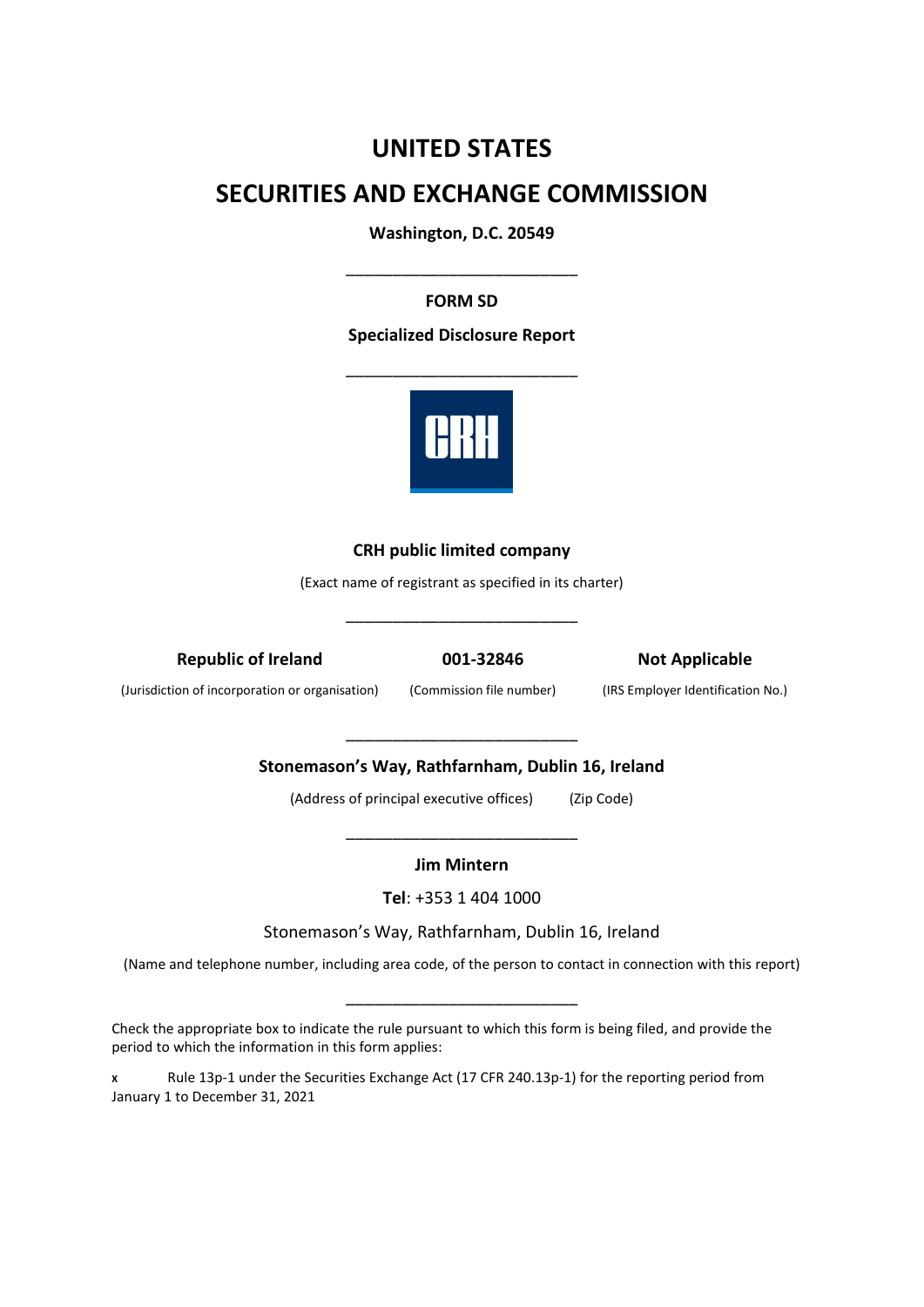# **Section 1 – Conflict Minerals Disclosure**

# **Item 1.01 Conflict Minerals Disclosure and Report**

**Conflict Minerals Disclosure:** This Form SD and the Conflict Minerals Report, filed as Exhibit 1.01 hereto, are publicly available at [www.crh.com.](http://www.crh.com/)

# **Item 1.02 Exhibit**

The Conflict Minerals Report required by Items 1.01 and 1.02 is filed as Exhibit 1.01 to this Form SD.

## **Section 2 – Exhibits**

**Item 2.01 Exhibits**

Exhibit 1.01 – Conflict Minerals Report as required by Items 1.01 and 1.02 of this Form.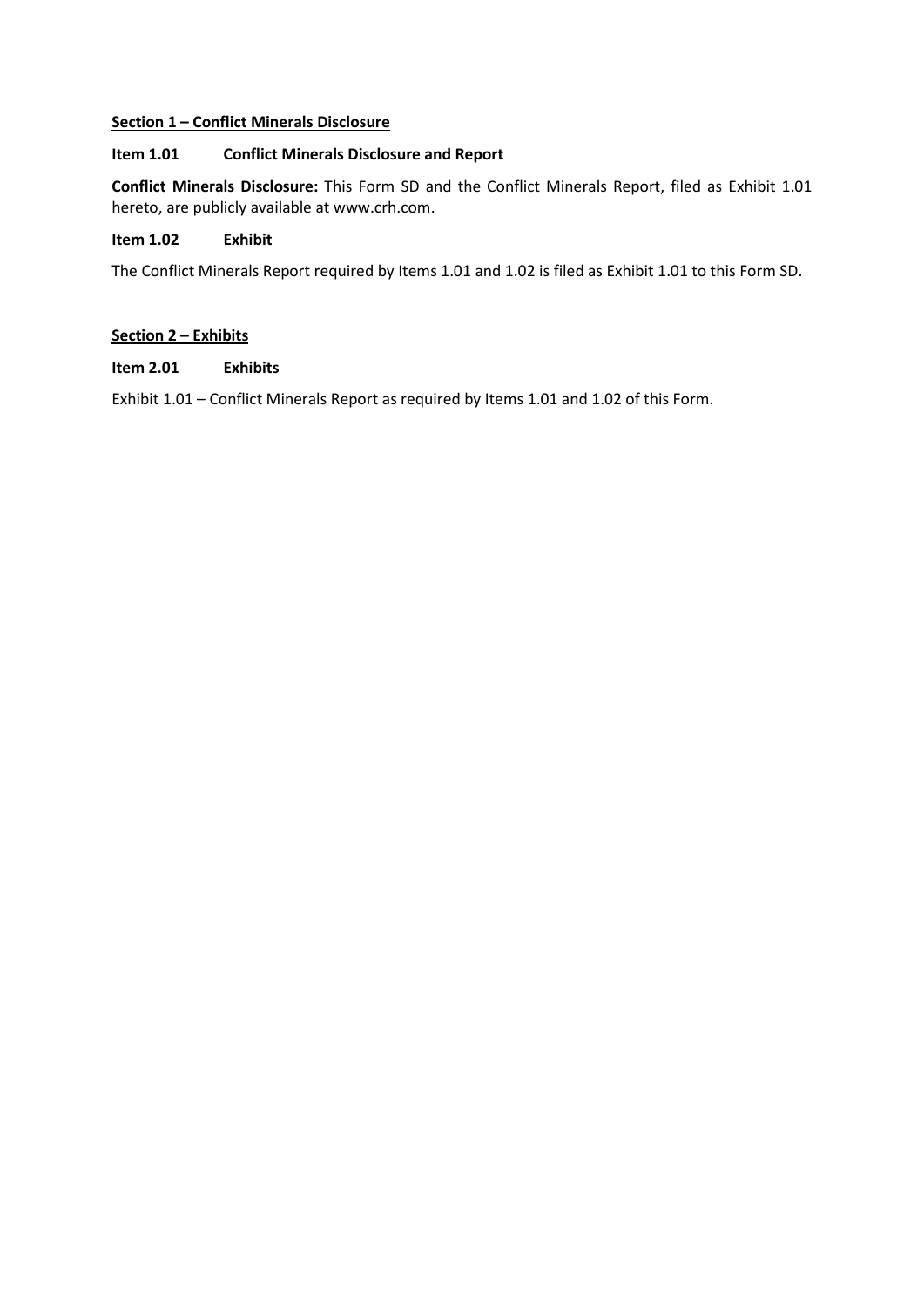## **SIGNATURES**

Pursuant to the requirements of the Securities Exchange Act of 1934, the registrant has duly caused this report to be signed on its behalf by the duly authorised undersigned.

# **CRH public limited company**

By: /s/ J. Mintern

**Jim Mintern**

**Group Finance Director**

Dated: 27 May 2022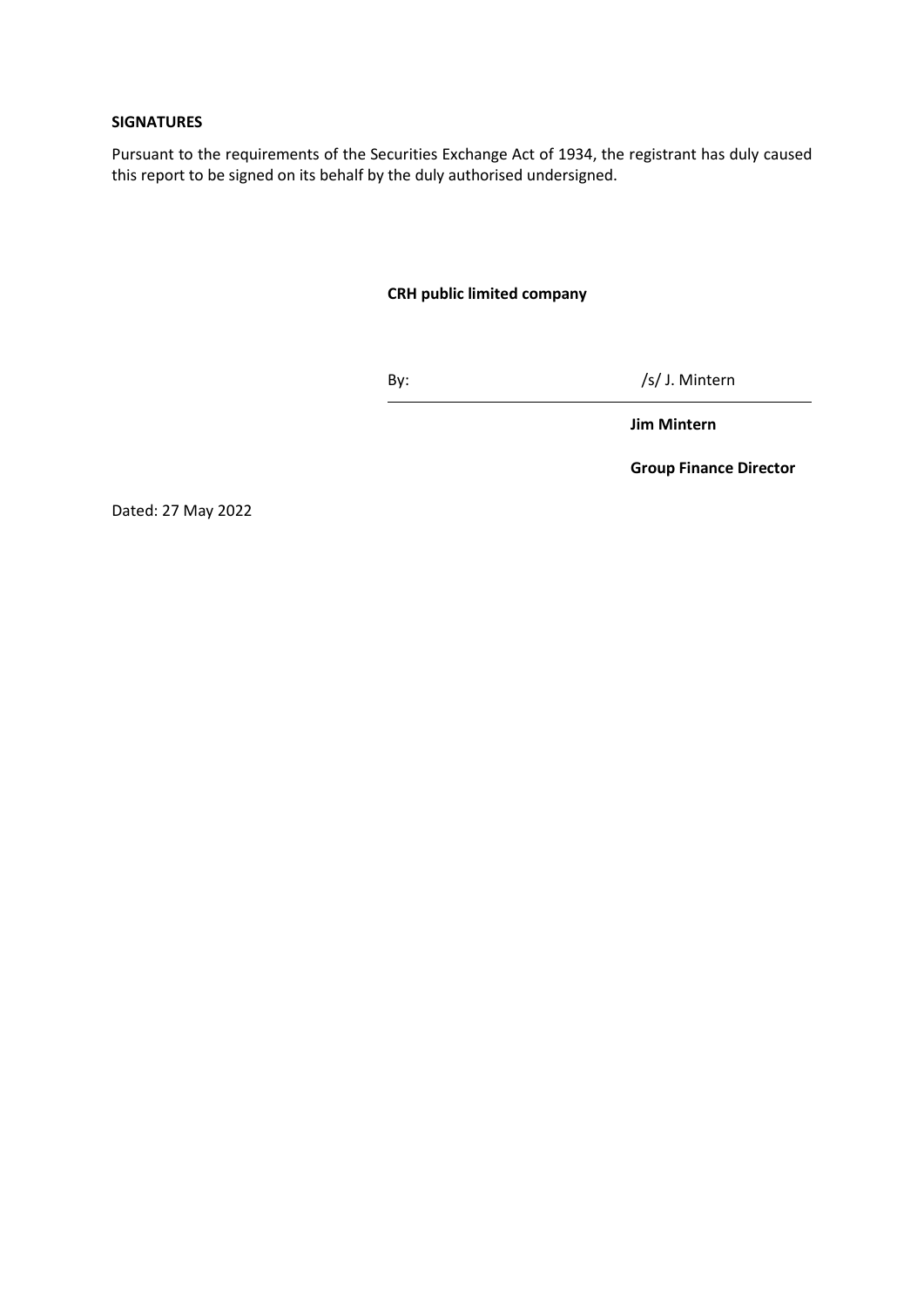## **Section 1: Introduction and Group overview**

## **Section 1.1: Introduction**

This is the Conflict Minerals Report of CRH public limited company (herein referred to as "CRH", the "Group", "we", "us", or "our") for calendar year 2021 ("Reporting Year 2021") in accordance with Section 13(p) of the Securities Exchange Act of 1934 (the "Exchange Act") and Rule 13p-1 thereunder ("Rule 13p-1"). Conflict minerals are defined by the Securities and Exchange Commission ("SEC") as columbitetantalite (coltan), cassiterite, gold, wolframite, or their derivatives, which are limited to tantalum, tin, and tungsten ("3TG" or "conflict minerals"). Rule 13p-1 imposes certain reporting obligations on SEC registrants whose products contain conflict minerals that are necessary to the functionality or production of their products (such minerals are referred to as "necessary conflict minerals"), excepting conflict minerals that, prior to January 31, 2013, were located "outside the supply chain" (as defined by Form SD). For products that contain necessary conflict minerals, the registrant must conduct in good faith a reasonable country of origin inquiry ("RCOI") designed to determine whether any of the conflict minerals originated in the Democratic Republic of the Congo ("DRC") or an adjoining country (together with "DRC", collectively defined as the "Covered Countries"). If, based on such inquiry, the registrant knows or has reason to believe that any of the necessary conflict minerals contained in its products originated or may have originated in a Covered Country and knows or has reason to believe that those necessary conflict minerals may not be solely from recycled or scrap sources, the registrant must conduct due diligence in order to determine if the necessary conflict minerals contained in those products did or did not directly or indirectly finance or benefit armed groups in the Covered Countries. Terms used in this report which are not defined herein have the meanings set forth in Form SD.

#### **Section 1.2: Group overview**

CRH is the leading building materials business in the world. Our footprint spans 28 countries, employing c. 77,400 people at over 3,200 operating locations in 2021. CRH is the largest building materials business in North America and Europe and also has regional positions in Asia. A Fortune 500 company, CRH is a constituent member of the FTSE 100 Index, the EURO STOXX 50 Index and the ISEQ 20. CRH's American Depositary Shares (ADSs) are listed on the New York Stock Exchange (NYSE).

Our materials, value-added products and integrated building solutions play an important role in shaping a more sustainable built environment. CRH is ranked among sector leaders by leading Environmental, Social and Governance (ESG) rating agencies and is a constituent member of indices including the MSCI Leaders ESG Indexes, FTSE4Good Index, the STOXX® Global ESG Leaders Index and the Dow Jones Sustainability Index (DJSI) Europe as well as a long-term participant in CDP. In addition, many of our operating companies have achieved awards for excellence in sustainability.

CRH manufactures and supplies a range of integrated building materials, products and innovative end-toend solutions which can be found throughout the built environment in a wide range of construction projects from major public infrastructure to commercial buildings and residential homes. By combining our materials, products and services, including recycled end-of-life materials, into integrated solutions that enable faster, more sustainable construction, CRH is uniquely positioned to meet the needs of its customers and address evolving trends in global construction markets.

CRH's Americas Materials and Europe Materials Divisions produce and supply a broad range of materials for use in construction projects including aggregates, cement, asphalt, readymixed concrete, concrete products and lime. In certain markets we also provide paving and construction services.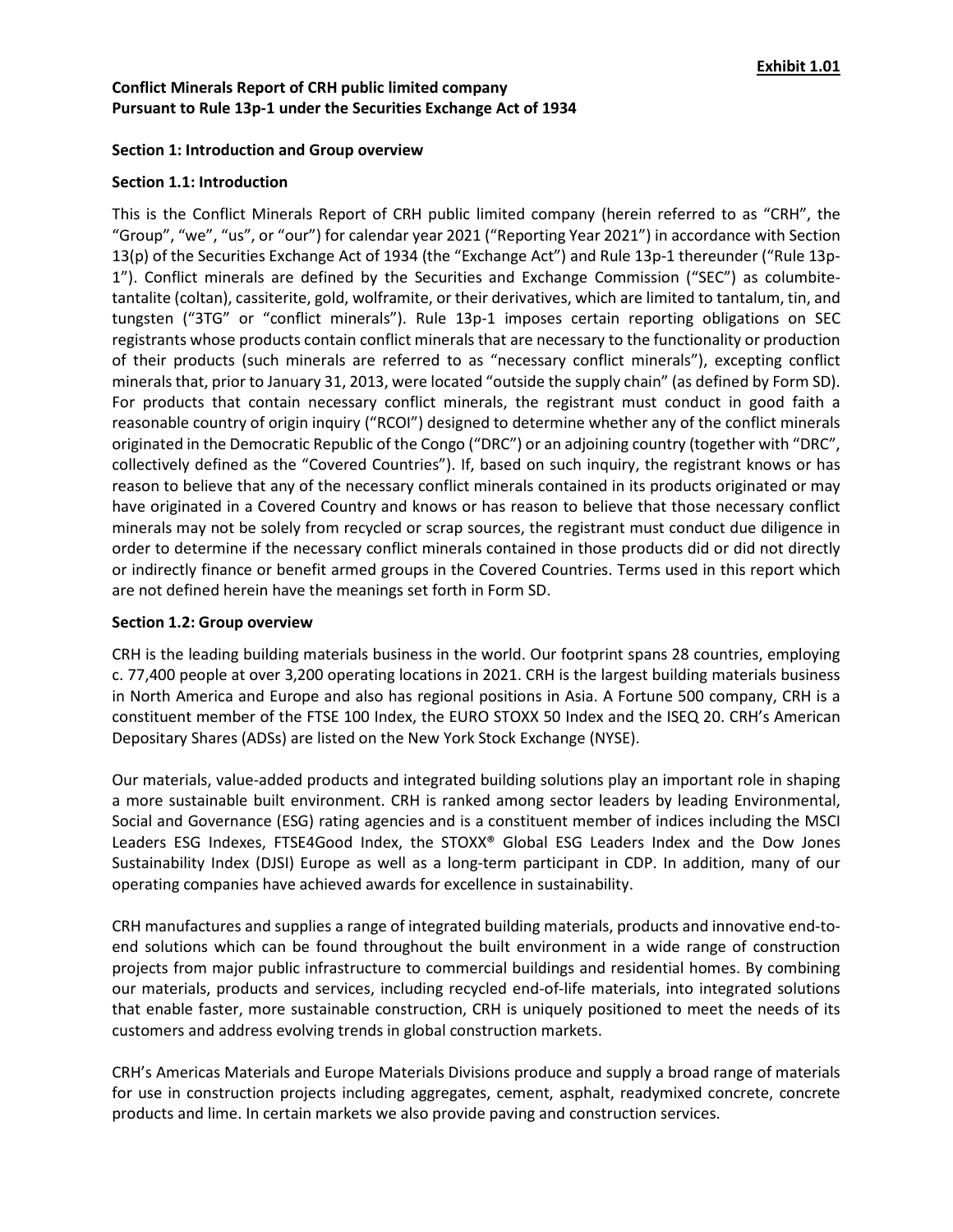The Group's Building Products Division is a leading manufacturer and supplier of high value-added, building products for use primarily in both residential and non-residential construction projects globally. The Division operates across 19 countries and is comprised of four strategic product platforms: Architectural Products, Building Envelope, Infrastructure Products and Construction Accessories (operating under the Leviat brand).

On 28 February 2022, the Group entered into a binding agreement to divest of its Building Envelope business. The transaction closed in April 2022.

CRH has identified over the last nine years that a small portion of our product portfolio includes components which contain 3TG and this has minimal impact on our supply chain. Purchasesfrom suppliers of these components represented approximately 2% in 2021 (2020: 3%) of CRH's cost of raw materials and goods for resale. In 2021, these products related to certain glazing products within our Building Envelope business. In this context we have identified a total of 3 suppliers from whom float glass with trace amounts of tin on the surface in the oxide form are purchased ("identified suppliers").

Our Building Envelope products include architectural glass, storefront systems, custom engineered curtain and window wall, architectural glazing systems and related hardware. Float glass is used in the manufacture of some of our glazing products. We purchase this float glass from our suppliers, and it is made by floating molten glass on a bed of molten metal, typically tin. Trace amounts of tin remain on the surface of the float glass in the oxide form.

CRH is committed to responsibly sourcing all its products and raw materials and our objective is to ensure that our direct suppliers are not using 3TG minerals from sources that directly or indirectly finance or benefit armed groups in the Covered Countries.

We have continued to actively engage with our direct suppliers to put in place processes, procedures and systems to develop conflict-free supply chains for CRH. CRH uses the tools provided by the Responsible Minerals Initiative (RMI), an initiative of the Responsible Business Alliance (RBA) and the Global e-Sustainability Initiative (GeSI), to assist in the ongoing engagement with direct suppliers.

## **Section 2: Due diligence framework**

In accordance with Rule 13p-1, CRH undertook due diligence measures to determine the source and chain of custody of 3TG in its products, as described in this Form SD, that are necessary to the functionality or production of the products. CRH designed its due diligence measures to be in conformity, in all material respects, with the internationally recognised due diligence framework as set forth in the Organisation for Economic Cooperation and Development (OECD) Due Diligence Guidance for Responsible Supply Chains of Minerals from Conflict-Affected and High-Risk Areas ("OECD Framework") and the related supplements for gold and for tin, tantalum and tungsten.

#### **Section 3: Due diligence measures undertaken**

CRH's due diligence measures for 2021 included the five steps listed below, consistent with the OECD Framework. Since our filing in respect of 2020:

- We continued to maintain our internal management systems used across the Group, specifically the use of our cloud-based Sustainability Reporting Application, as set out in step 1 below;
- We continued our inquiries to ensure we have appropriately identified and assessed the risk relating to the use of 3TG in the Group's products as outlined in step 2 below;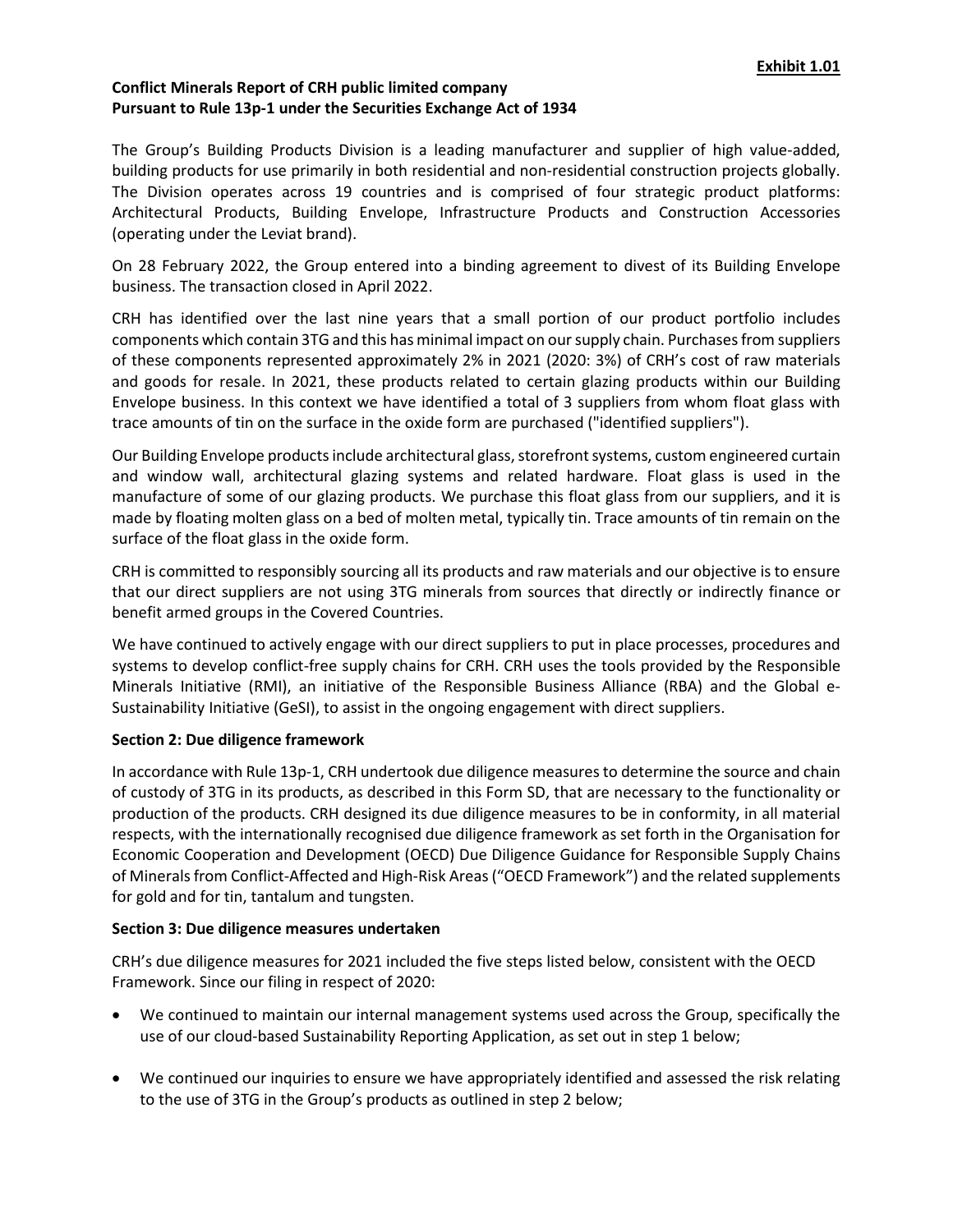- We continued to progress our reasonable country of origin inquiries. As part of our 2021 reporting, all 3 identified suppliers have provided details of their smelters and our procedures to assess our supplier responses and their smelter listings remain ongoing; and
- We incorporated our recently acquired businesses into our inquiries and confirmed that no new highrisk businesses were identified as part of these inquiries.

## **Step 1: Establish company management systems**

CRH previously introduced the following measures to establish management systems per step 1 of the OECD Framework:

- Established a cross-functional conflict minerals compliance team comprised of senior representatives from our Sustainability, Procurement and Finance functions to direct the overall efforts of the conflict minerals compliance programme;
- Established a Group policy which aims to prevent the use of minerals that directly or indirectly finance or benefit armed groups in the DRC or in adjoining countries. This policy is incorporated into our Supplier Code of Conduct (the "Code") which is available on [www.crh.com.](http://www.crh.com/) The Code is communicated to all suppliers and states that we expect all suppliers to align and comply with Dodd-Frank's conflict minerals reporting rules. We are constantly working on integrating the Code into all CRH sourcing materials such as purchase orders, contracts and e-tenders;
- Developed a grievance mechanism to report any policy violation via the confidential hotline service; we strongly encourage any potential ethical or legal misconduct or violations of the Code to be reported by either the relevant CRH business or the supplier using our 'hotline' facility;
- Instituted a retention policy for conflict minerals programme documentation in accordance with current corporate retention practices;
- Engaged with suppliers, informed them that CRH is subject to Section 1502 of the Dodd-Frank Act (Section 13(p) of the Exchange Act) and sent our enquiries to them in this regard;
- Work remains ongoing to include provisions regarding products or components that contain conflict minerals in supply contract renewals and new contracts;
- Suppliers who provide products or components that contain conflict minerals are engaged in our surveys and continued discussions regarding the country of origin of these minerals. Further details on this process are set out in step 3 below;
- Developed specific roles for appropriate and specialised personnel within CRH Procurement with responsibility to further drive Corporate Social Responsibility (CSR) and sustainability practices into our procurement processes and systems which will enable greater transparency of information going forward;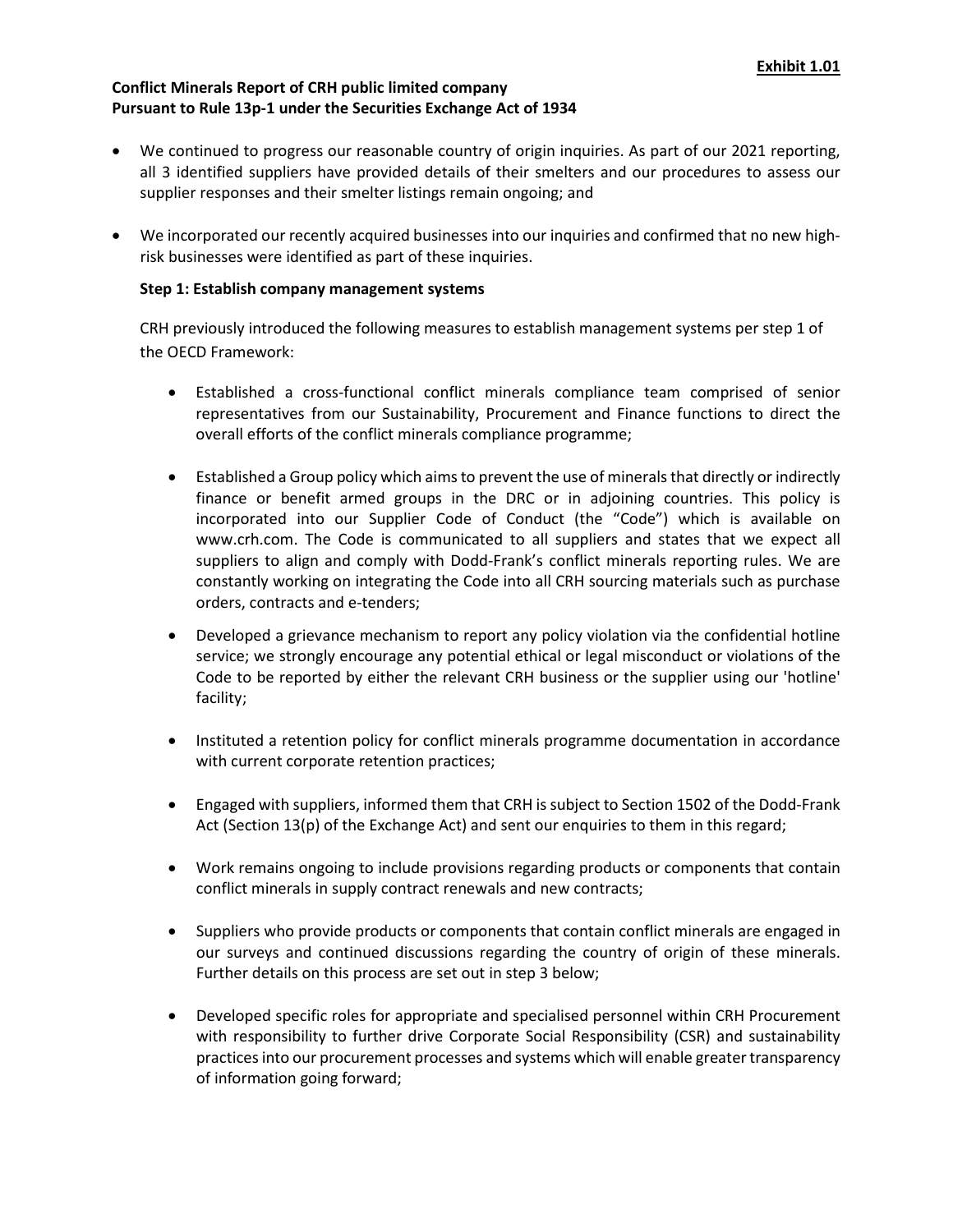- Implemented a bespoke conflict minerals questionnaire through our online Sustainability Reporting Application to carry out the annual Group-wide Supply Chain assessment to determine the use of conflict minerals within CRH; and
- Reviewed our Group Procurement Application to identify the actual spend with any identified suppliers. The identified list of suppliers is continuously reviewed and CRH Procurement actively engages with those identified suppliers.

## **Step 2: Identify and assess risks in the supply chain**

Since our initial reporting year (2013), where we undertook a Group-wide Supply Chain assessment to determine the use of conflict minerals within CRH, we have continued to review our applicability assessment of the risk in relation to 3TG in our supply chain. Senior management in our divisions have considered the results of our original applicability assessment in the context of changes in the profile of their division's products and supplier base since that assessment, resulting in the identification of a total of 3 identified suppliers of components which contain 3TG during the 2021 reporting year. During 2021 we engaged with the suppliers identified and are conducting country of origin inquiries as outlined in step 3 below.

| <b>Reporting Year</b>                                    | 2020 | 2021 |
|----------------------------------------------------------|------|------|
| <b>Total Identified Suppliers - Prior Reporting Year</b> | 25   | 3    |
| Divested Businesses*                                     | (22) |      |
| <b>Total Identified Suppliers **</b>                     |      | 3    |

*\*Our former Perimeter Protection and Shutters & Awnings businesses were included within our 2019 reporting. CRH divested of these businesses during 2019.*

*\*\* All identified suppliers in 2021 related to our Building Envelope business which was divested in April 2022.*

## **Step 3: Design and implement a strategy to respond to identified risks**

As described in Step 2 above, consistent with reporting year 2020, we expanded our inquiries beyond those initial suppliers judged to be high risk through an update review, whereby senior management in our divisions confirmed that the findings of our previous assessments remain appropriate. In addition, our implemented procedures, designed to confirm that no new high-risk businesses were identified in our recently acquired businesses, continue to be applied.

Our RCOI process includes the following steps to assess whether the necessary 3TG in our products originated from the Covered Countries:

- In respect of our 2021 suppliers, we engaged with the 3 suppliers identified to gather the following information:
	- A completed Conflict Minerals Reporting Template (CMRT) developed by the RMI; and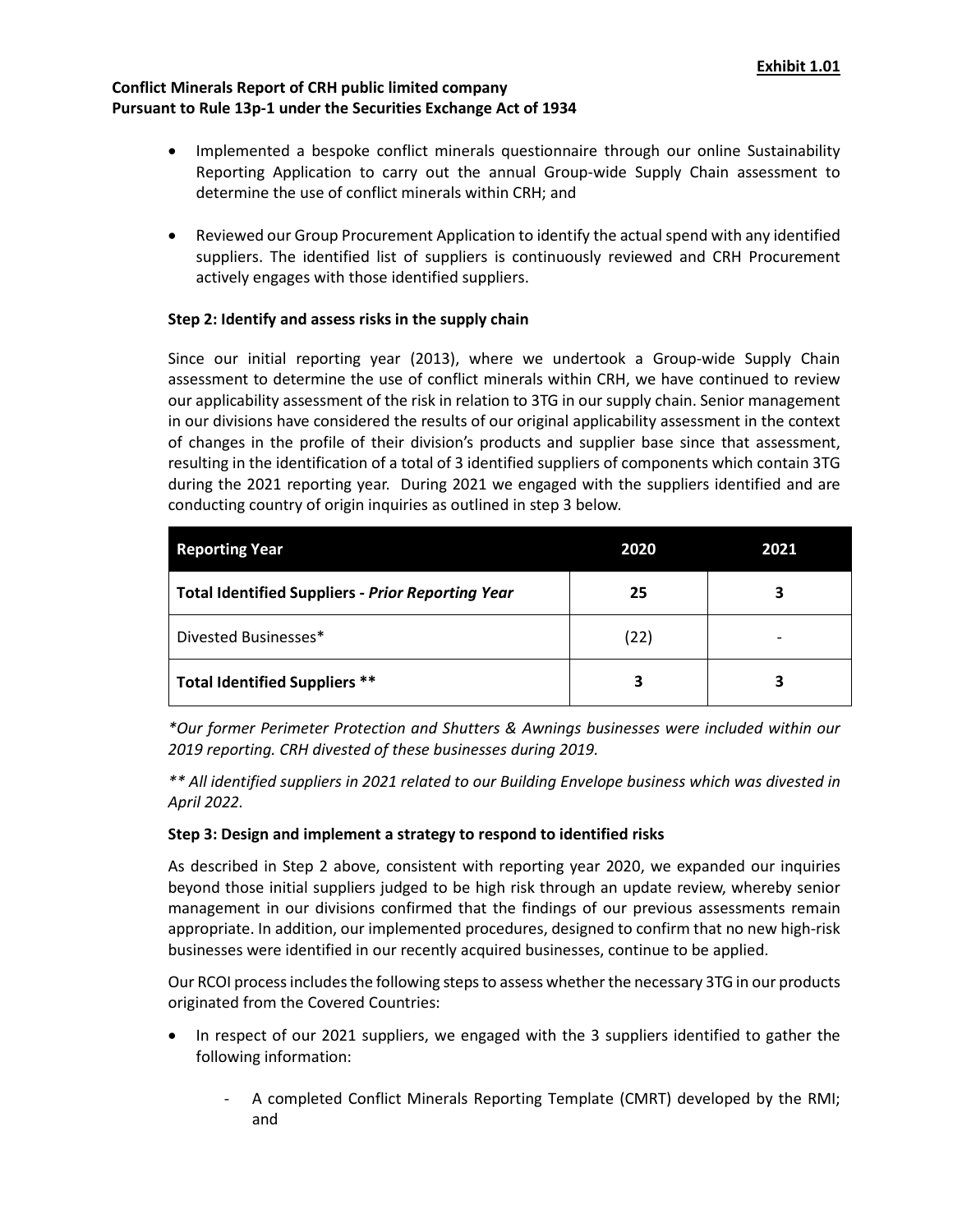- Where available, details of the suppliers' policies on conflict minerals as well as any other documentation regarding their management systems and due diligence processes on this matter
- All 3 suppliers have provided details of the smelters who supply their minerals through either user-defined declarations(2 suppliers) or company-wide declarations(1 supplier). As outlined in Section 4, we have assessed their responses, including the 53 unique smelters or refiners (SORs) provided, all of which were included on the CMRT Smelter Reference List and we continue to evaluate the reliability of their findings to determine which smelters may be traced to the 3TG used in components of our products. On this basis, we have not included an individual smelter listing.
- Our RCOI work is ongoing in this regard:
	- We have reviewed the RMI CMRT Smelter Reference List and policies received. We continue to develop specific completeness and consistency criteria in order to evaluate our suppliers' most up to date responses for reliability;
	- We continue to engage with suppliers to gather all outstanding information/clarifications and to narrow the list of smelters they identified in their responses to those who potentially source/process the 3TG minerals in the products sold to CRH and to probe any incomplete or inconsistent information in responses received; and
	- Because of the many participants in the supply chain of these products, it is a timeconsuming process to identify all such participants and to ascertain the smelters and country of origin of the minerals. CRH's RCOI consists of inquiring of direct suppliers and encouraging them to engage with their supply chain to determine the source of the minerals.

The cross-functional conflict minerals team's ongoing review of the nature and quality of supplier responses forms a key part of the process of responding to identified risks. Local management report to the team as required. Update meetings are held periodically during the process, communicating the results of the risk assessment process. Matters discussed include progress on response rates and procedures to evaluate the information received as well as actions to perform follow up inquiries.

# **Step 4: Carry out independent third-party audit of supply chain due diligence at identified points in the supply chain**

In accordance with Rule 13p-1 and the SEC's current guidance, CRH is not required to obtain an independent private sector audit of this Conflict Minerals Report for Reporting Year 2021.

CRH does not directly purchase 3TG. Instead, these minerals are present in a small number of our products through the purchase of float glass with trace amounts of tin in oxide form on the surface.

CRH is a downstream consumer of necessary 3TG and is many steps removed from smelters and refiners who provide minerals and ores. CRH does not purchase raw minerals or ores, and does not, to the best of its knowledge, directly purchase from any of the Covered Countries. CRH does not perform or direct audits of smelters and refiners within the supply chain. As a result, CRH's due diligence measures rely on assessments carried out by its suppliers and cross-industry initiatives such as the RMI led by the RBA and the GeSI to conduct smelter and refiner due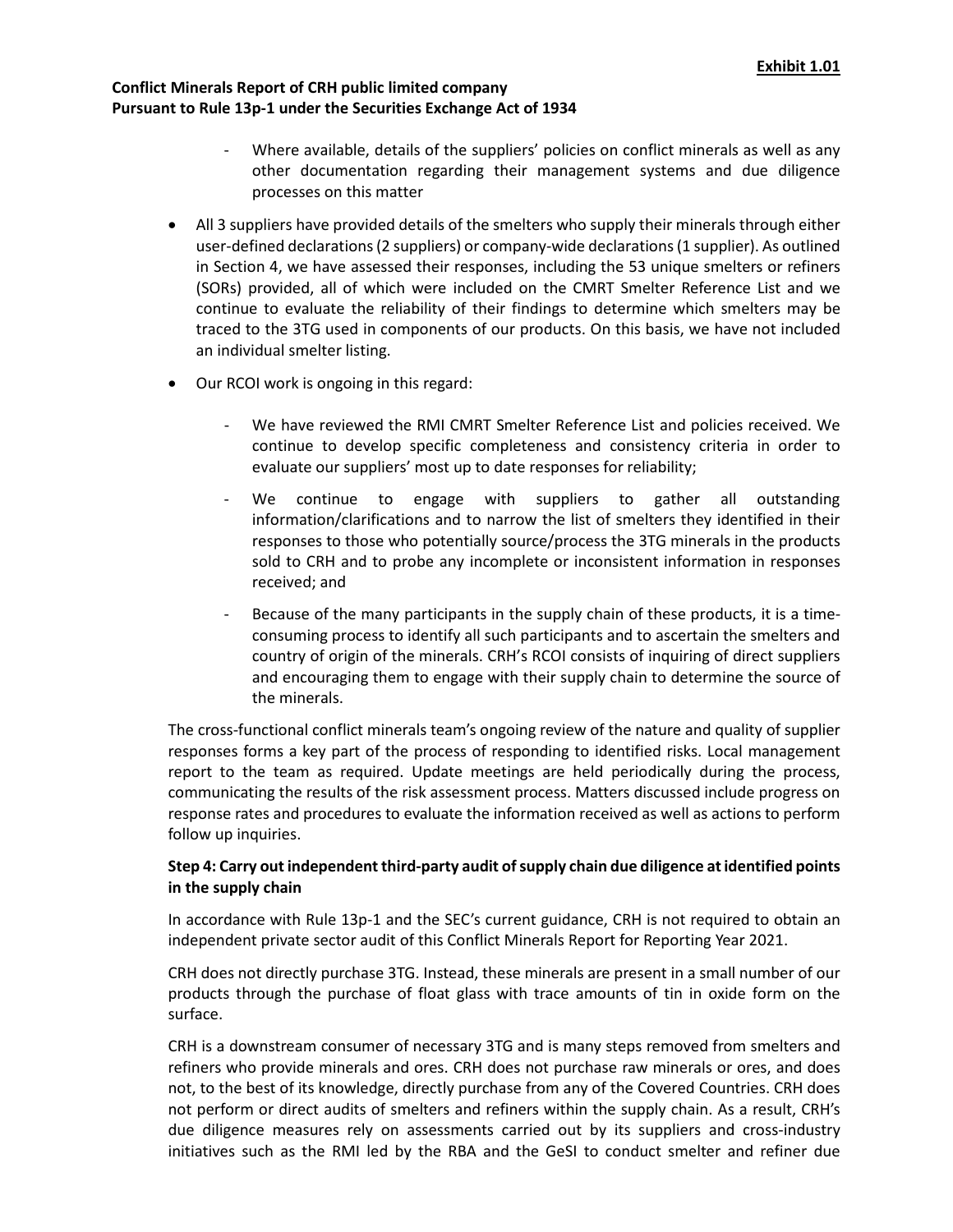diligence. Furthermore, we encourage our suppliers to conduct their own supplier audits in order to identify and monitor risks in their supply chains.

Our work to assess the reliability of supplier representations in this context is ongoing. Section 5 below sets out our ongoing efforts to mitigate risk in this regard.

## **Step 5: Report on supply chain due diligence**

This report and the associated Form SD are available online at [www.crh.com.](http://www.crh.com/)

## **Section 4: Determination**

As a downstream consumer of 3TG, CRH must rely on its direct suppliers to gather information about smelters and refiners in the supply chain. During 2021 CRH engaged with our Building Envelope business and its 3 identified suppliers of the products described above. Since our initial reporting for 2013, we have experienced improved engagement with our identified suppliers, and from assessments of supplier responses to date, we have observed enhanced understanding of the applicable due diligence requirements and progress in our suppliers' own inquiries.

We have received information from all 3 suppliers (2 user-defined and 1 company-wide declaration), all of whom have provided details to us of their smelters and our work to evaluate this information remains ongoing. The suppliers provided a total of 53 unique smelters or refiners (SORs), all of which were included on the CMRT Smelter Reference List. Of these SORs, the RMI has classified 49 as "Conformant," meaning that the SOR conforms with the RMI's Responsible Minerals Assurance Process (RMAP) assessment protocols, 1 as "Active," meaning that the SOR participates in the RMAP and has committed to undergo an RMAP assessment, and the remaining 3 are on the CMRT Smelter Reference List but their sourcing policies and practices have not yet been validated.

We lack sufficient assurance regarding the country of origin at this time and CRH is therefore unable to determine where the 3TG identified through certain supplier responses originated. Prior to the divestment of CRH's Building Envelope business we continued to engage with our suppliers and section 5 below sets out our risk mitigation in this regard.

#### **Section 5: Risk mitigation**

Prior to the divestment of CRH's Building Envelope business, CRH had undertaken the following steps to mitigate any risk that the necessary 3TG used in products within CRH's Building Envelope business benefitted armed groups in the Covered Countries:

- Engagement with the identified suppliers within our Building Envelope business to encourage diligence and resolve in their efforts to identify smelter and country of origin. This included working with them individually to understand the challenges they face in concluding their inquiries and to narrow the list of smelters they identified to those who potentially source/process the 3TG minerals in the products sold to CRH;
- Cross-functional engagement within CRH to build expertise in assessing the reliability of supplier responses and representations on traceability;
- Work to include provisions regarding products or components that contain conflict minerals in supply contract renewals and new contracts;
- Consideration where necessary of the engagement of additional external experts to perform inquiries/supplier audits to assess identified suppliers' procedures; and
- Enhanced supplier outreach through the Code and related communications in additional languages and onboarding of suppliers into our "Know Your Supplier" due diligence system.